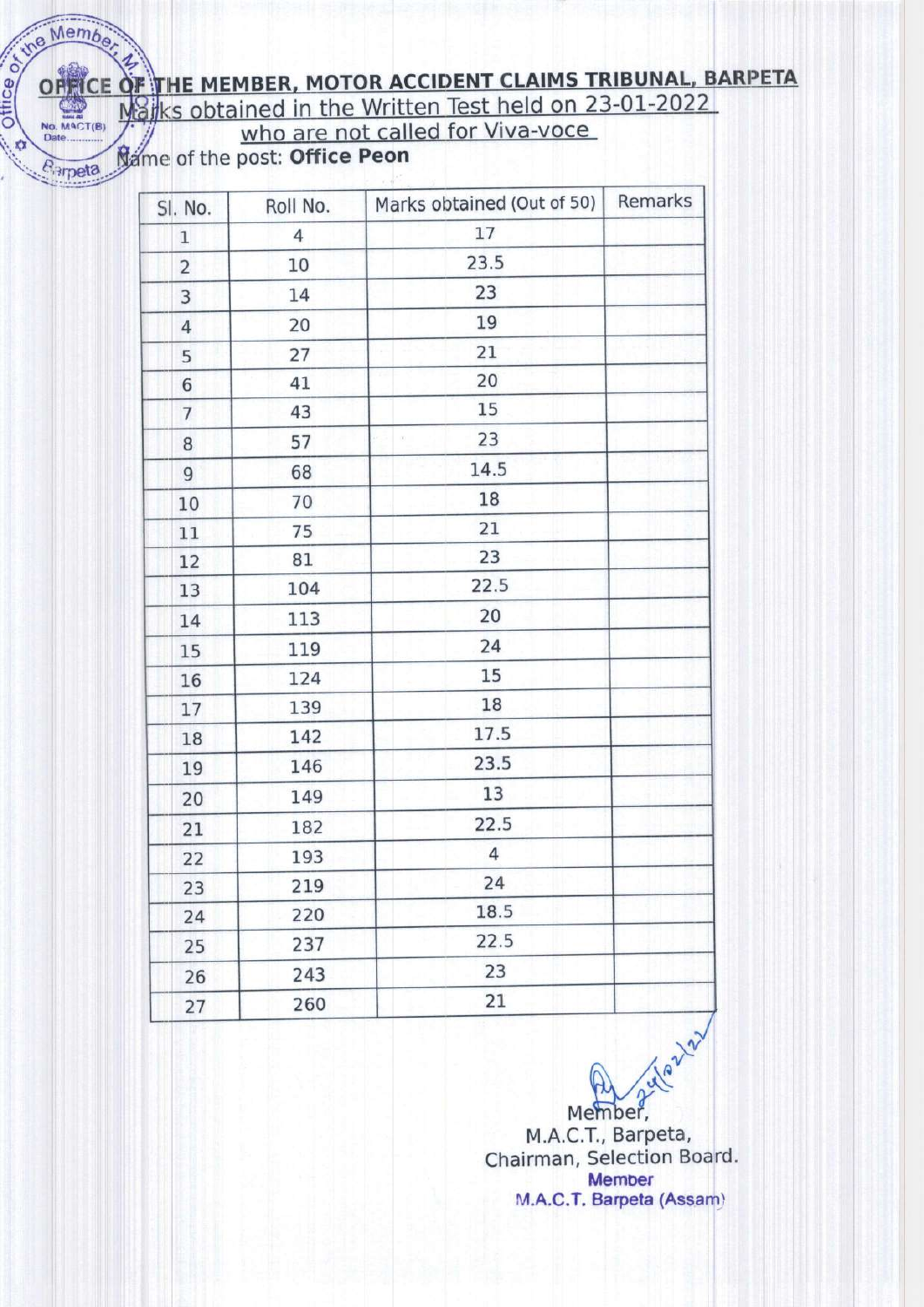### THE MEMBER, MOTOR ACCIDENT CLAIMS TRIBUNAL, BARPETA

Marks obtained in the Written Test held on 23-01-2022

Name of the post: Peon for Officer

the Member

**OFFICE O** No. MACT(B)

Barpeta

Office or

| SI. No.        | Roll No. | Marks obtained<br>(Out of 50) | Remarks |
|----------------|----------|-------------------------------|---------|
| $\mathbf{1}$   | 9        | 9                             |         |
| $\overline{2}$ | 30       | 24                            |         |
| 3              | 32       | 17                            |         |
| $\overline{4}$ | 47       | 19                            | E.      |
| 5              | 50       | 20.5                          |         |
| 6              | 51       | 14.5                          |         |
| $\overline{7}$ | 58       | 16.5                          |         |
| 8              | 74       | 18.5                          |         |
| 9              | 75       | 22                            |         |
| 10             | 82       | 14                            |         |
| 11             | 107      | 18                            |         |
| 12             | 124      | 24                            |         |

Member,

M.A.C.T., Barpeta Chairman, Selection Board. **Member** M.A.C.T. Barpeta (Assam)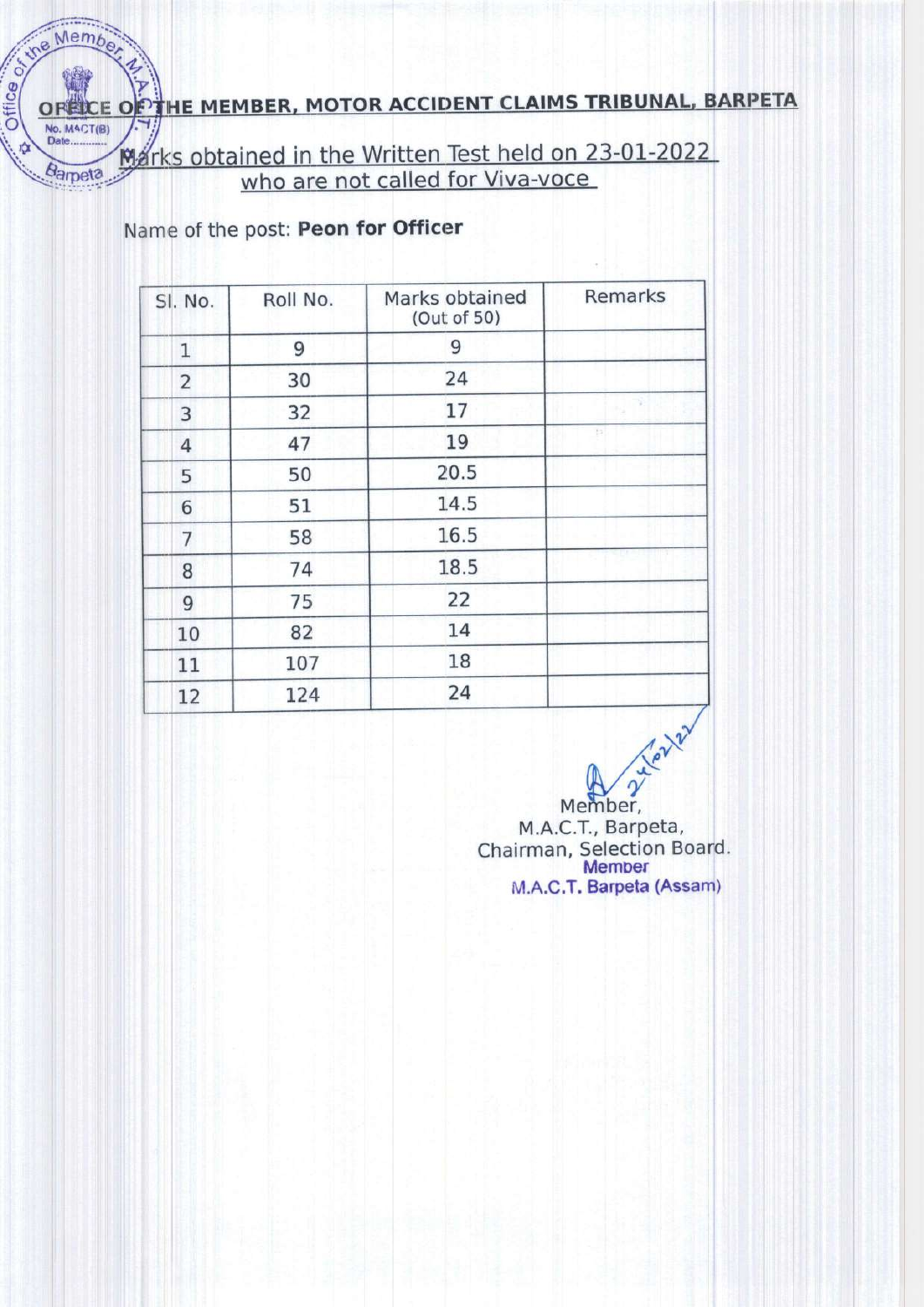# **OFFICE OF THE MEMBER, MOTOR ACCIDENT CLAIMS TRIBUNAL, BARPETA**

Marks obtained in the Written Test held on 23-01-2022

### Name of the post: Night Chowkidar

No. MACT(B)

Barpeta

| SI. No.        | Roll No. | Marks obtained<br>(Out of 50) | Remarks |
|----------------|----------|-------------------------------|---------|
| 1              | 5        | 23                            |         |
| $\overline{2}$ | 17       | 12                            |         |
| 3              | 31       | 15                            |         |
| $\overline{4}$ | 36       | 13                            |         |
| 5              | 46       | 22.5                          |         |
| 6              | 47       | 17.5                          |         |
| $\overline{7}$ | 48       | 18                            |         |
| 8              | 49       | 13                            |         |
| 9              | 60       | 18                            |         |
| 10             | 63       | 20                            |         |
| 11             | 76       | 7                             |         |
| 12             | 84       | 22                            |         |

Member,<br>M.A.C.T., Barpeta, Chairman, Selection Board. Memoer M.A.C.T. Barpeta (Assam)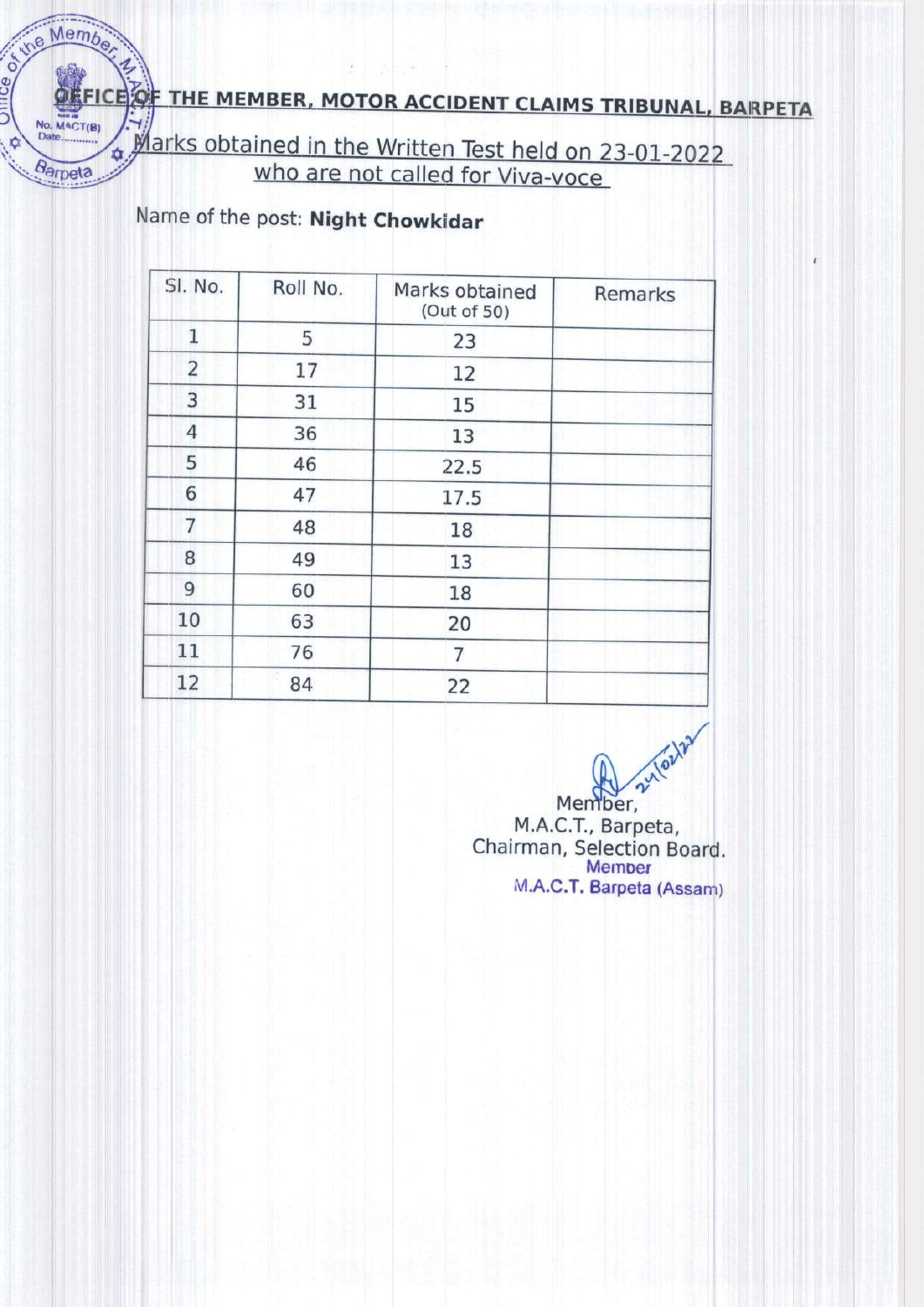NO. OF THE MEMBER, MOTOR ACCIDENT CLAIMS TRIBUNAL, BARPETA

Marks obtained in the Written Test held on 23-01-2022 who are not called for Viva-voce

Name of the post: Day Chowkidar

the Member

Barpeta

 $\frac{1}{2}$ 

| SI. No.        | Roll No. | Marks obtained<br>(Out of 50) | Remarks |  |
|----------------|----------|-------------------------------|---------|--|
| $\mathbf 1$    | 11       | 24                            |         |  |
| $\overline{2}$ | 15       | 20.5                          |         |  |
| 3              | 16       | 16                            |         |  |
| $\overline{4}$ | 24       | 13                            |         |  |
| 5              | 29       | 18                            |         |  |
| 6              | 36       | 20                            |         |  |
| $\overline{7}$ | 40       | 19                            |         |  |
| 8              | 44       | 19.5                          |         |  |
| 9              | 48       | 8                             |         |  |
| 10             | 61       | 14                            |         |  |
| 11             | 68       | 22                            |         |  |
| 12             | 72       | 11                            |         |  |
| 13             | 78       | 21.5                          |         |  |
| 14             | 82       | 17                            |         |  |
| 15             | 83       | 20                            |         |  |
| 16             | 86       | 22                            |         |  |
| 17             | 87       | 20                            |         |  |

24/oz12 Member, M.A.C.T., Barpeta, Chairman, Selection Board. Member -M.A.C.T. Barpeta (Assam)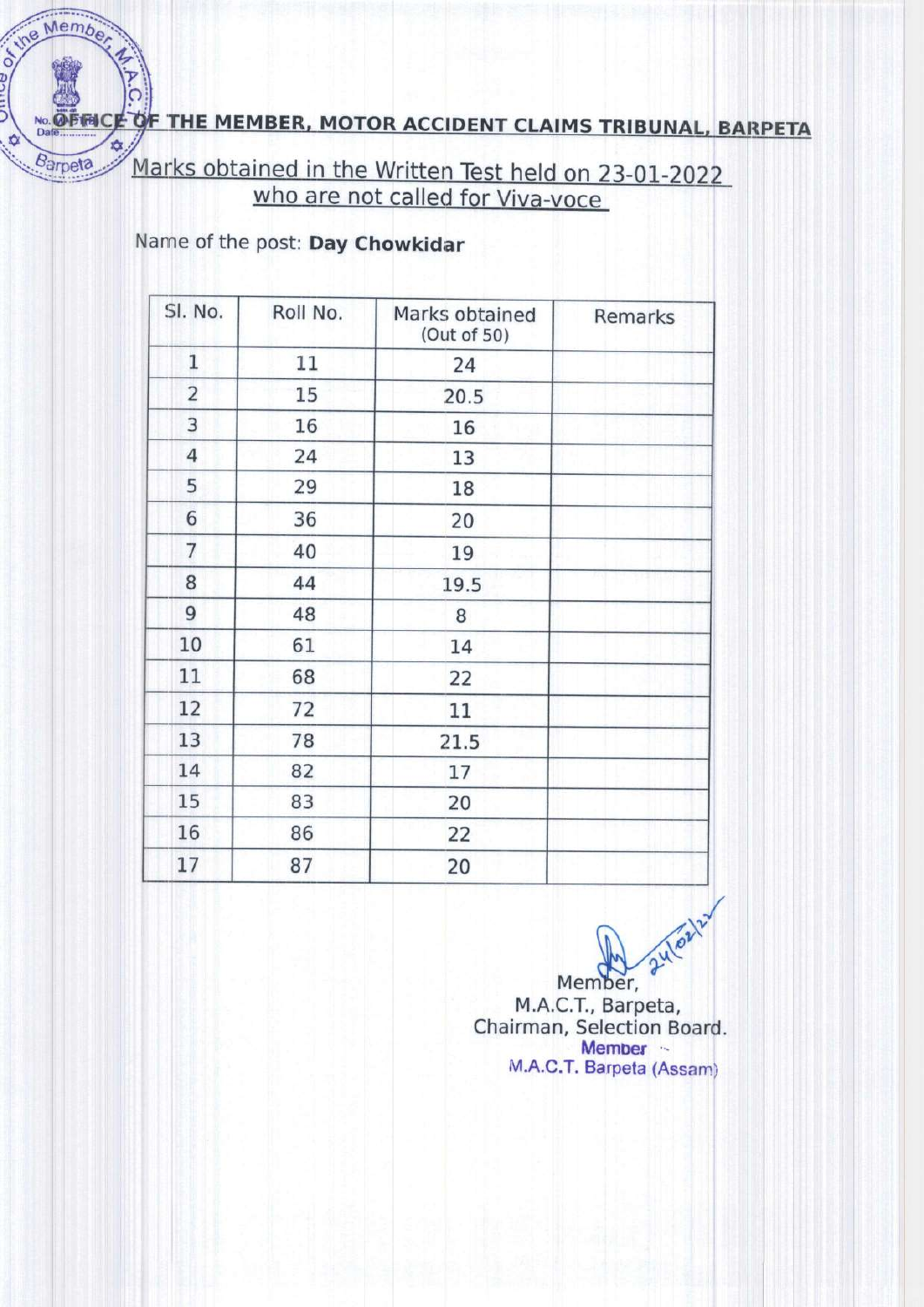### OF THE MEMBER, MOTOR ACCIDENT CLAIMS TRIBUNAL, BARPETA

Marks obtained in the written Test held on 23-01-2022 who are not called for Viva-voce

Name of the post: Process Server

the Member

Barpeta

| SI. No.        | Roll No. | Marks obtained<br>(Out of 50) | Remarks |
|----------------|----------|-------------------------------|---------|
|                | 3        | 21                            |         |
| $\overline{2}$ | 8        | 20                            |         |
| 3              | 9        | 16                            |         |
| 4              | 13       | 16                            |         |
| 5              | 14       | 18                            |         |
| 6              | 23       | 15                            |         |
|                | 24       | 15                            |         |

24/2/21

Member, M.A.C.T., Barpeta, Chairman, Selection Board. Member M.A.C.T. Barpeta (Assam)